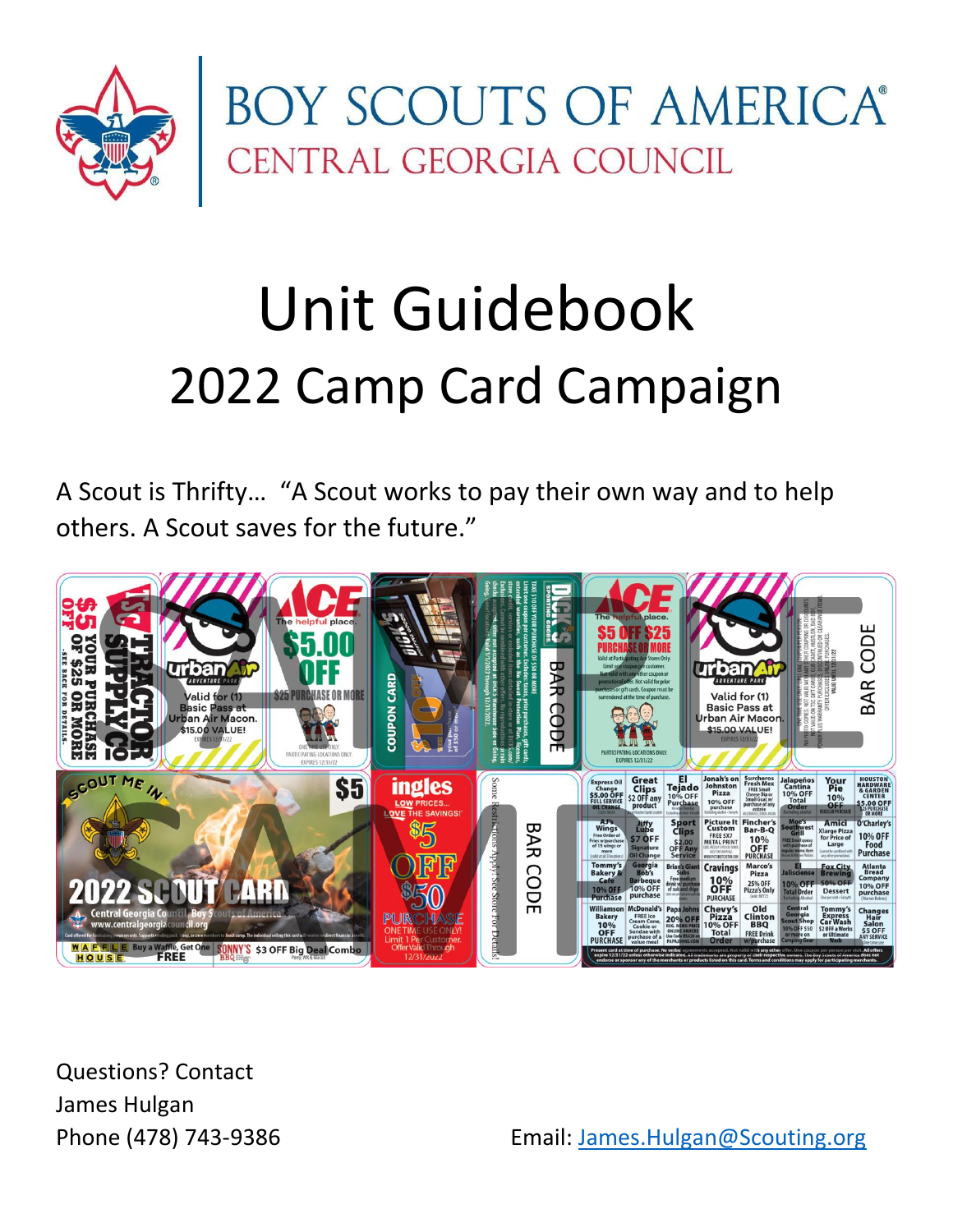

#### **The Camp Card Fundraiser**

The intent of the Camp Card sale is to allow Units to raise funds to pay for their year-round Camping Program. This includes purchasing camping equipment, such as tents, and cooking equipment; and to send Scouts to Cub Scout Day Camp, WEBELOS Resident Camp, Cub Scout Resident Camp, Summer Camp, and Winter Camp.

This program is *completely RISK FREE*, because any unsold Camp Cards may be returned.

#### **Community Partners**

The Camp Card offers discounts to local, regional, and national businesses in your community. If you know someone that can help secure new vendors for future Camp Cards, please contact [James.Hulgan@Scouting.org](mailto:James.Hulgan@Scouting.org)

**Camp Card Chair:** One who ensures their Scouts get to camp.

Each unit should have a Camp Card Chair. The Camp Card Chair's sale responsibilities are to manage all aspects of the sale and clearly communicate information about the sale and camping opportunities to your leaders, parents, and Scouts.

#### **Details**

Camp Cards sell for \$5 each. Units earn 50% commission, or \$2.50 per card sold.

Camp Cards should ONLY be sold during the authorized sales period. Cards after these dates diminish in value because the Vendor Offers are good for a shorter period of time.

Scouts are encouraged to sell Camp Cards MORE than one at a time. Ask the customer if they would like to buy one for a friend or family member.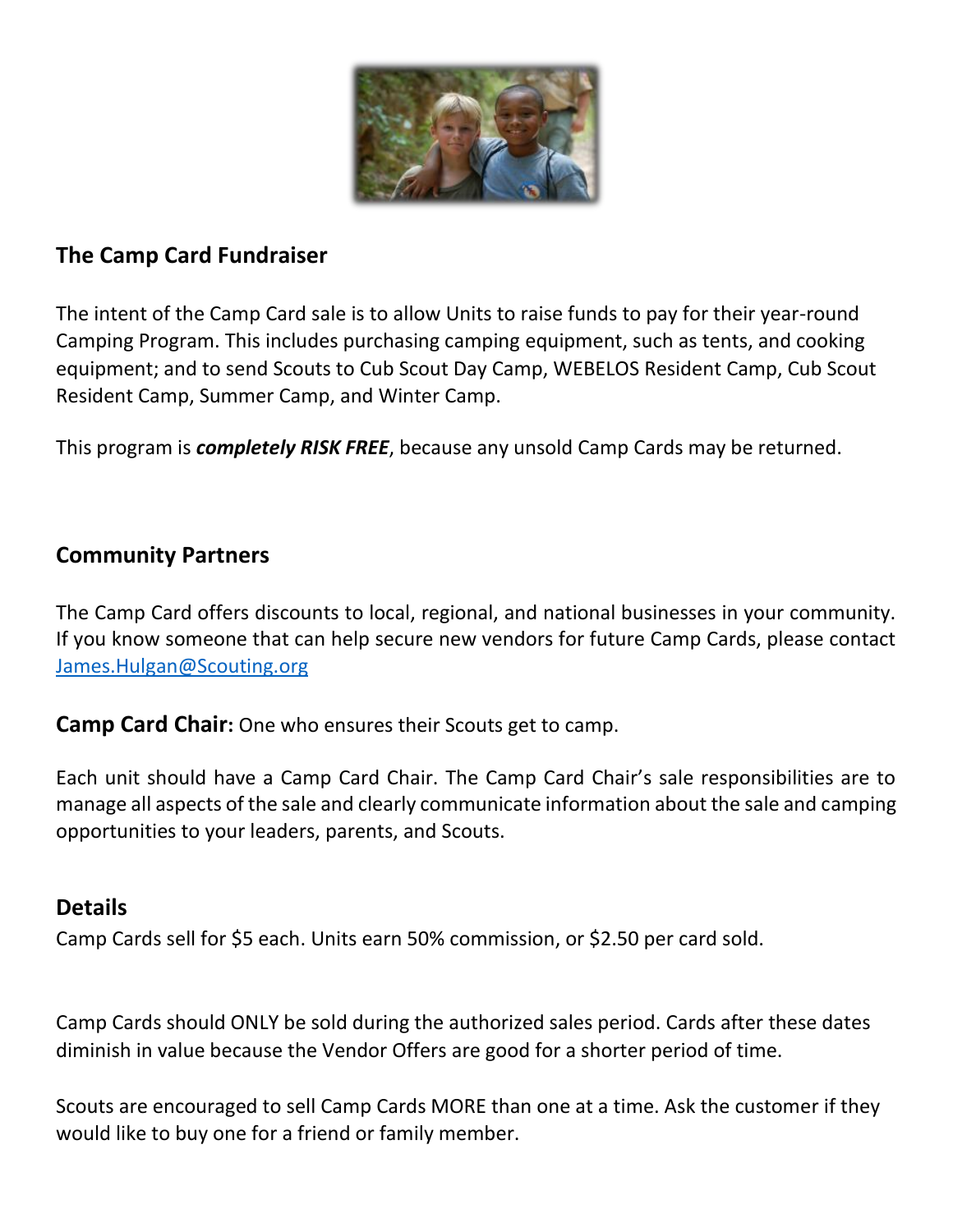# **2022 Camp Card Kickoff Locations and Key Dates**

#### **Kickoff Date Sunday, March 13, 2022 at the Scout Service Center**

Please contact your District Executive for your district pickup location

- Robert L. Scott [Wayne.Schuver@Scouting.org](mailto:Wayne.Schuver@Scouting.org) or 478.337.1765
- Pine Forest [James.Hulgan@Scouting.org](mailto:James.Hulgan@Scouting.org) or 423.443.9181
- Ocmulgee [Jade.Phelps@Scouting.org](mailto:Jade.Phelps@Scouting.org) or 478.244.5772
- Scout Reach [LaKeisha.Howard@Scouting.org](mailto:LaKeisha.Howard@Scouting.org) or 478.287.5702
- Oconee [James.Hulgan@Scouting.org](mailto:James.Hulgan@Scouting.org) or 423.443.9181

#### **Key Dates for the Sale**

| Friday, March 11  | <b>Camp Card Sale Begins</b>                                         |
|-------------------|----------------------------------------------------------------------|
| Monday, March 14  | "On My Honor" Weekly Drawing for \$20 Scout Shop Gift Card           |
| Monday, March 21  | "On My Honor" Weekly Drawing for \$20 Scout Shop Gift Card           |
| Monday, March 28  | "On My Honor" Weekly Drawing for \$20 Scout Shop Gift Card           |
| Monday, April 4   | "On My Honor" Weekly Drawing for \$20 Scout Shop Gift Card           |
| Monday, April 11  | "On My Honor" Weekly Drawing for \$20 Scout Shop Gift Card           |
| Monday, April 18  | "On My Honor" Weekly Drawing for \$20 Scout Shop Gift Card           |
| Monday, April 25  | "On My Honor" Weekly Drawing for \$20 Scout Shop Gift Card           |
| Monday, May 2     | "On My Honor" Weekly Drawing for \$20 Scout Shop Gift Card           |
| Monday, May 9     | "On My Honor" Weekly Drawing for \$20 Scout Shop Gift Card           |
| Friday, May 13    | Sale Ends Deadline for Card Returns & Final Settlement (Payment Due) |
| Wednesday, May 25 | Top Seller Prize Awarded - \$200 Scout Shop Gift Card                |

**Council Top Seller Award:** \$200 Scout Shop Gift Card. **District Top Seller Awards:** \$50 Scout Shop Gift Card.

(minimum of 300 cards sold by an individual Scout)

#### **On My Honor Drawings**

Scouts will be able to submit an **"On my Honor"** form for every 25 cards they sell. "On my Honor" forms will be used to enter the Scouts into weekly drawings.

#### *On My Honor Drawings and Seller Awards Must be picked by June 1, 2022.*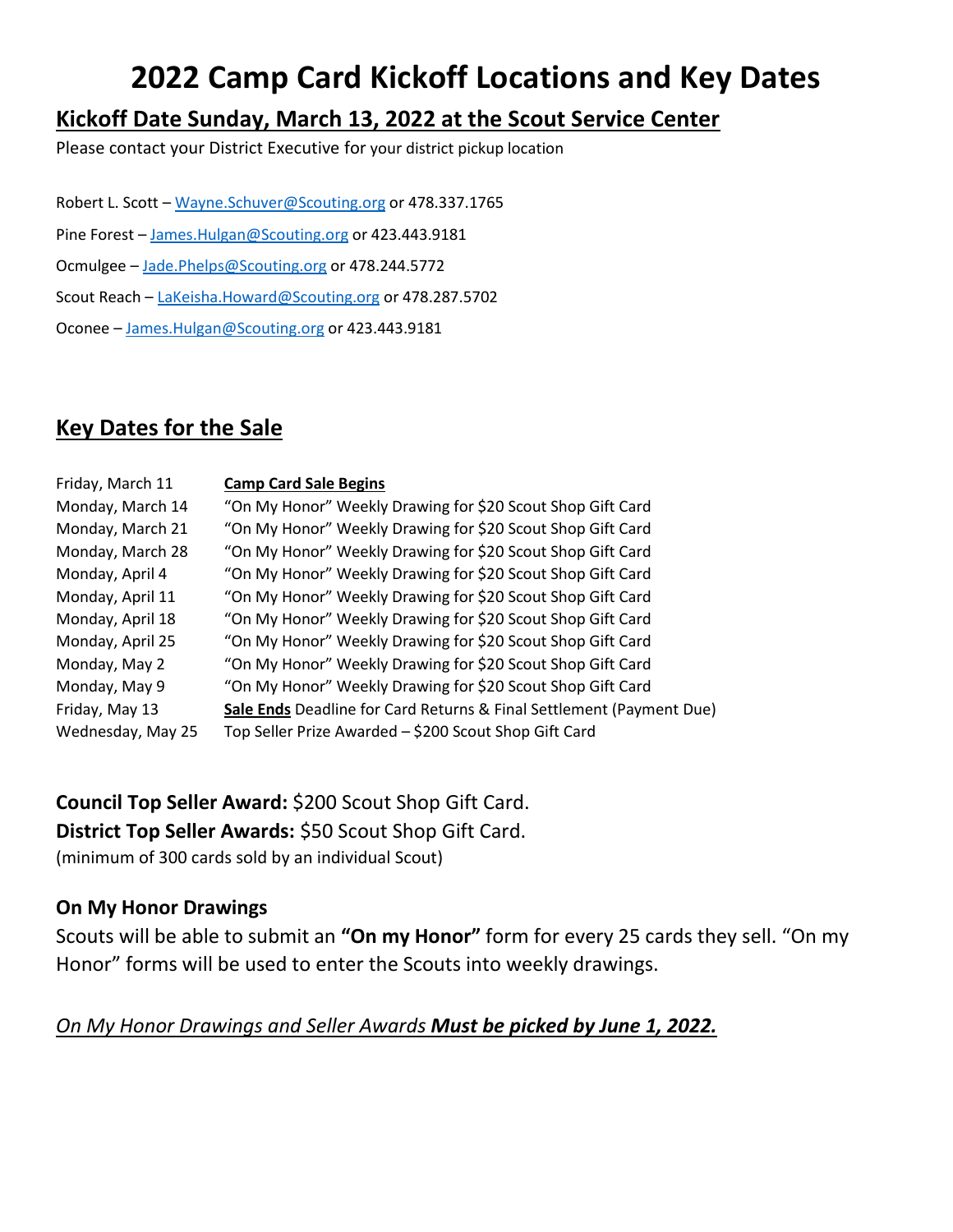# **"On my Honor" Drawings**

Please fill out and submit an "On my Honor" form each time a Scout sells 25 Camp Cards. A Weekly Drawing will be held for each district every Monday during the Camp Card campaign. If you have any questions, please call 478.743.9386

Please submit the forms go to [www.centralgeorgiacouncil.org](http://www.centralgeorgiacouncil.org/) You will use the link on from the Dropdown Product Sales tab on the council website. Click on the "On my Honor" link in Camp Card Page.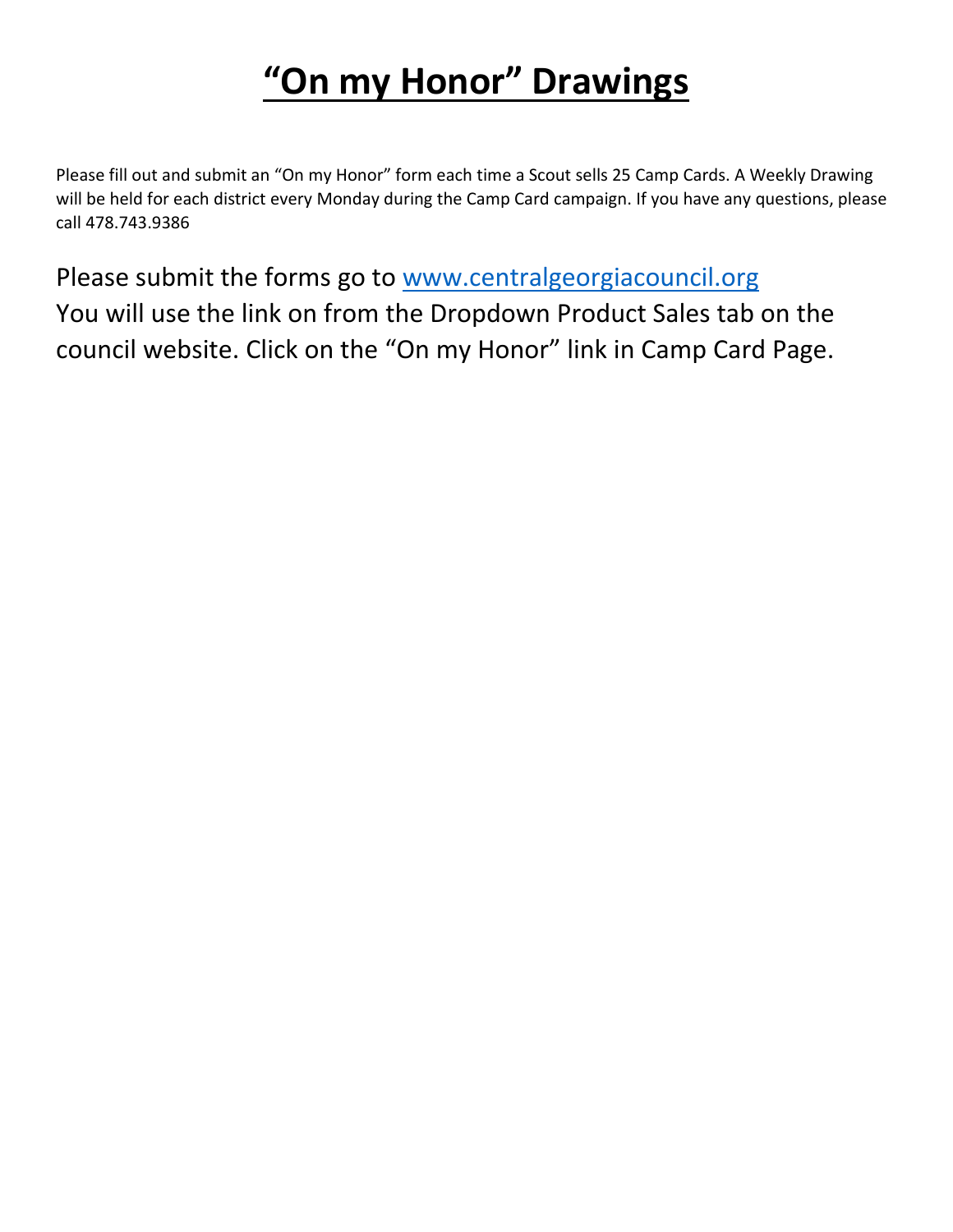#### **Sales Techniques for Scouts**

Don't miss this opportunity to use the Camp Card Sale to train your Scouts in public speaking, entrepreneurship, and salesmanship.

Have Scouts role play during your Unit Camp Card Sale Kickoff. For a successful sale, ensure your Scouts:

- Wear their Full Scout Uniform
- Smile and say their first name
- Tell Customers which Unit they are with
- Tell Customers what the Scouts are going to use the money for
- Remember to try to sell more than one card
- Close the sale, and always say thank you



#### **Remember, we are not just selling Discount Cards; We are selling CAMPING!**

Ensure that your Scout families understand that they are selling character, they are selling a better community, and they are selling the benefits of Scouting. Emphasize that each card sold helps a Scout go to camp. The reason our sale will be successful is that people in your community want to support Scouting.

#### **Sales Methods**

There are 3-Methods of selling Camp Cards:

- Door to door—Take your Camp Cards for a trip around the neighborhood. Don't forget local businesses. (NEVER SELL ALONE! Go with another Scout or an adult.)
- Show and Sell—Set up a sales booth and sell Camp Cards on the spot.
- Sell at Work—A great way for adults to help their Scout.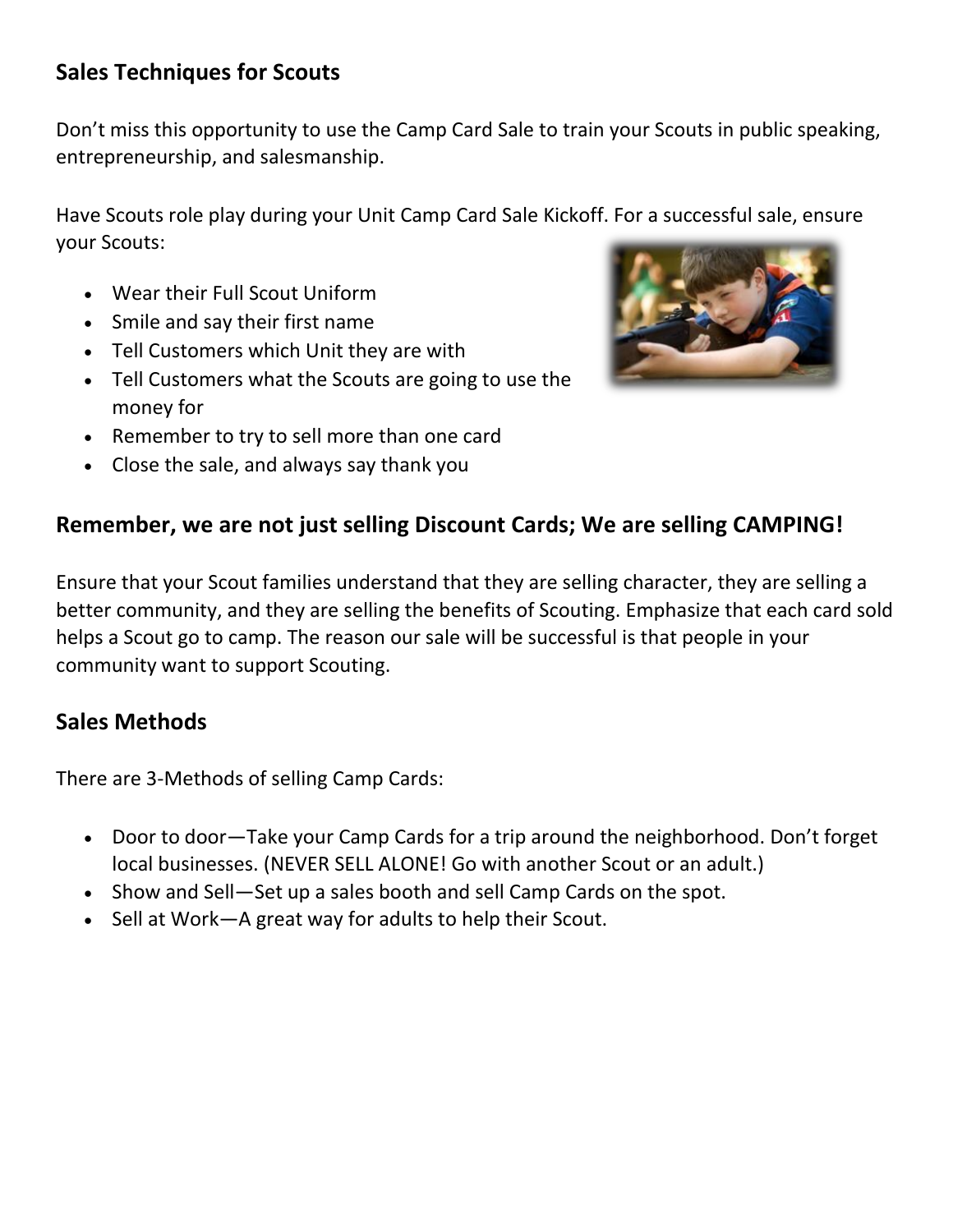#### **Safety and Courtesy**

Be sure to review these safety and courtesy tips with your Scouts and Parents.

- Sell with another Scout or with an adult. NEVER SELL ALONE!
- Never enter anyone's home.
- Never sell after dark, unless with an adult.
- Don't carry large amounts of cash.
- Say thank you, whether the person buys a Camp Card.

#### **Your Unit Kick-off**

The objective of your Camp Card kick-off is simple:

- Get Scouts excited about Summer Camp
- Get parents informed about why their sons should attend Summer Camp

#### **How can you ensure a successful kick-off?**

- Make sure the kick-off is properly promoted through e-mail and phone.
- Review the presentation with your Cub Master prior to the meeting.
- Be prepared to talk about Summer Camp opportunities.
- Have snacks, drinks, and music.
- Keep it short

#### **Camp Card Kick-Off Agenda**

- Grand opening with music, cheers, and excitement.
- Review Summer Camp opportunities.
- Review sales goal and % of scouts to camp goal and explain key dates.
- Check out cards to every Scout.
- Scout Training: Role play Do's and Don'ts.
- Prizes: Review opportunity to scholarship opportunities and weekly drawings.
- Big Finish: Issue challenge to your Scouts and send everyone home motivated.

Follow up after the kick-off with important reminders like dates and family sales goals.



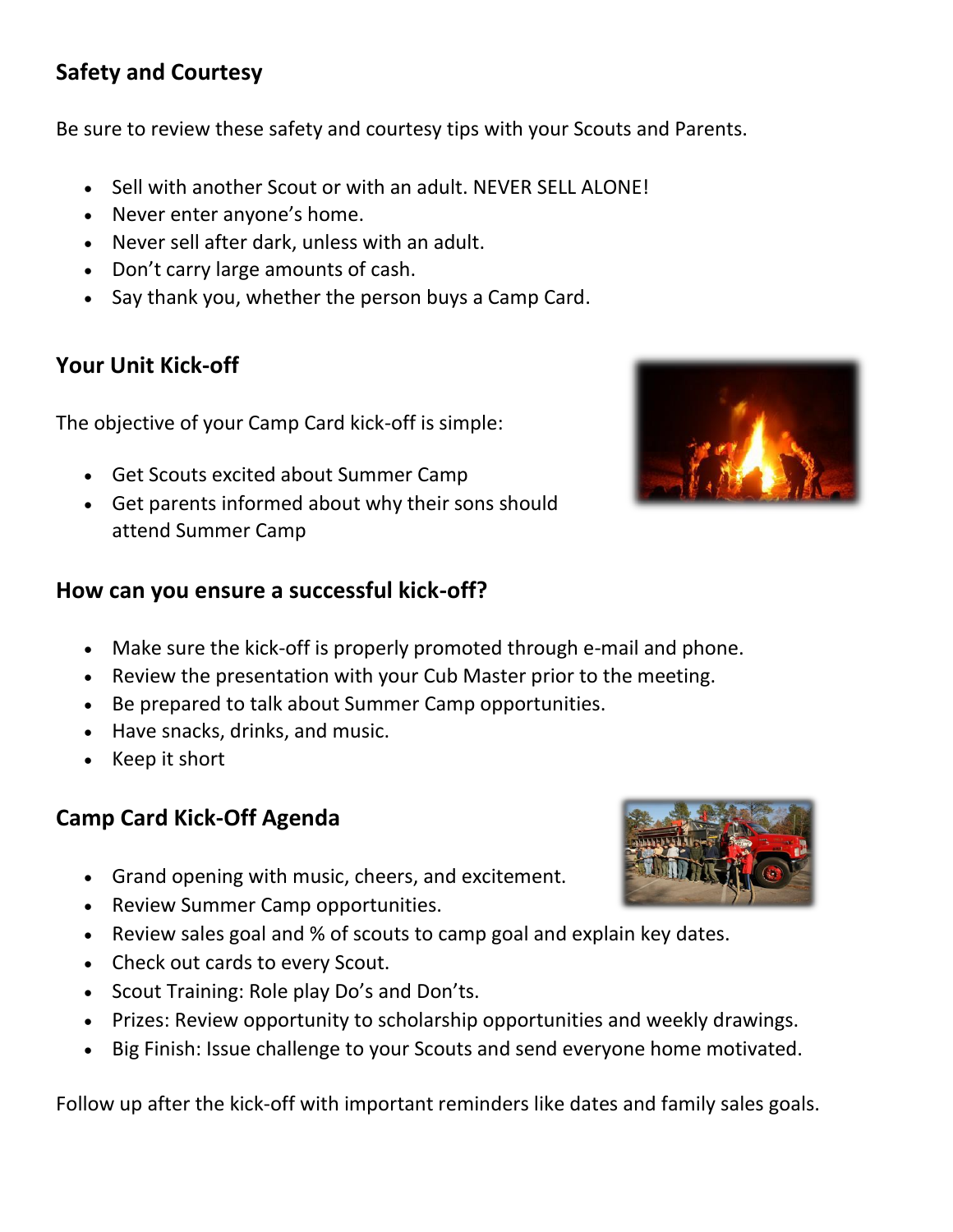#### **Commission**

The 2022 Camp Card commission is 50% IF your Unit has returned unsold cards and paid in full by May 6, 2022. We encourage units to set up Scout accounts within the unit, so Scouts can pay for summer camp with Camp Card proceeds; however, it is up to the unit to elect to do this, we understand the unit may have another program goal. Units do not have to pay for any cards up front.

Commission drops to 30% IF your Unit returns unsold cards and is paid in full after the May 13, 2022 deadline.

Units will not be able to participate in any Council Fundraisers until all financial obligations are resolved.

#### **Return Policy**

Camp Cards may be returned to the Council office without penalty through May 6, 2022. The cards must be in new condition, including all snap-offs still attached. The Council reserves the right to refuse product that has been damaged or rendered unsellable. Units are responsible for any cards that are lost, stolen, or damaged. Be sure Scouts and parents treat each card as if it were a \$5.00 bill.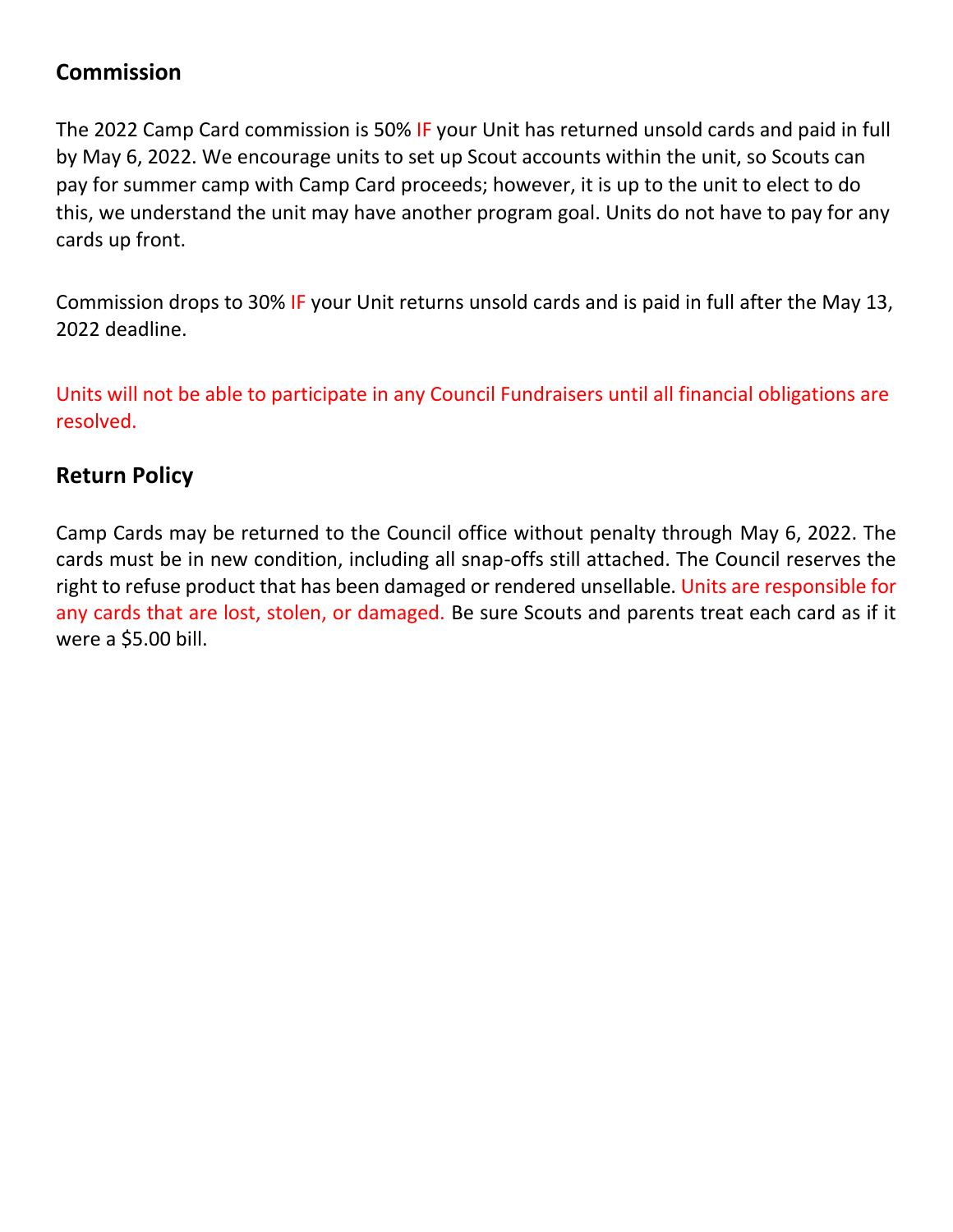### **Camp Card Commitment/Order Form**

A Scout is Thrifty… "A Scout works to pay their own way."

The Camp Card fundraiser is designed to help Scouts pay their own way.

The Camp Card, with discounts to many local businesses, sells for \$5 each. Units earn 50% commission, or \$2.50 per card sold. All left over cards and money (\$2.50 per card) must be turned in by May 13, 2022. The program is RISK FREE; any unsold cards may be returned. (All one-time-use tabs must be intact when returning.)

As Camp Card Chair for my unit, I understand that I am responsible for obtaining a copy of the 2022 Camp Card Guidebook and sharing its content with the members of my unit.

| Name: Name and the second state of the second state of the second state of the second state of the second state of the second state of the second state of the second state of the second state of the second state of the sec | How Many Scouts Selling: 1997 1998                                                                                                                                                                                                     |
|--------------------------------------------------------------------------------------------------------------------------------------------------------------------------------------------------------------------------------|----------------------------------------------------------------------------------------------------------------------------------------------------------------------------------------------------------------------------------------|
|                                                                                                                                                                                                                                |                                                                                                                                                                                                                                        |
|                                                                                                                                                                                                                                |                                                                                                                                                                                                                                        |
| Email Address: 1988 and 2008 and 2008 and 2008 and 2008 and 2008 and 2008 and 2008 and 2008 and 2008 and 2008                                                                                                                  |                                                                                                                                                                                                                                        |
| 1,000 Cards.                                                                                                                                                                                                                   | Keep in mind that every year since the inception of the Camp Card program, a single Scout has sold over                                                                                                                                |
|                                                                                                                                                                                                                                | How many cards does your unit want?<br><u> Letting and a contract contract control of the set of the set of the set of the set of the set of the set of the set of the set of the set of the set of the set of the set of the set </u> |
|                                                                                                                                                                                                                                |                                                                                                                                                                                                                                        |
|                                                                                                                                                                                                                                |                                                                                                                                                                                                                                        |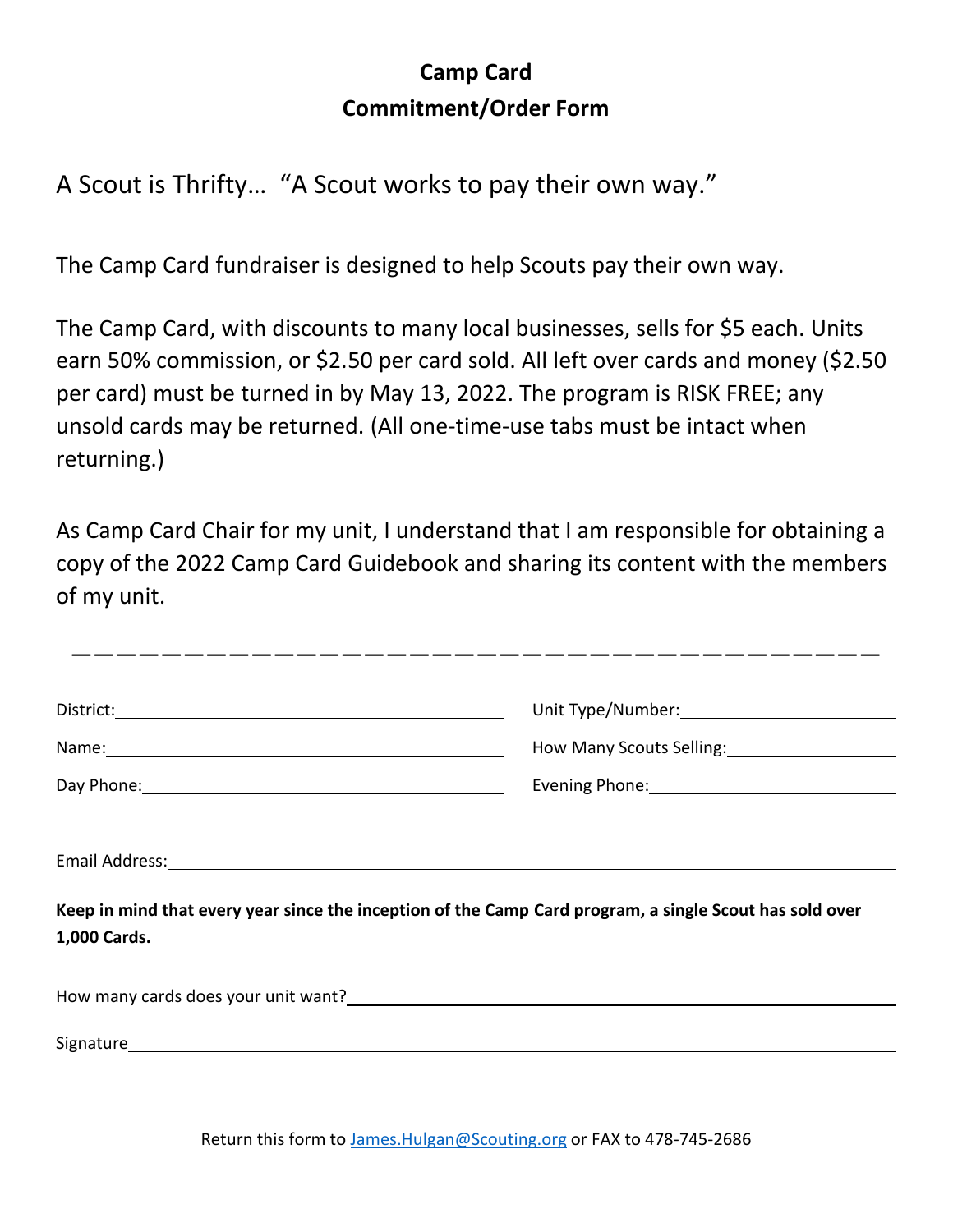## **Acknowledgement of Receipt/Return Of Camp Cards**

Number of Cards Issued: Number of Cards Issued:

I hereby acknowledge receipt of \_\_\_\_\_\_\_\_\_\_\_\_\_\_\_\_\_\_\_\_\_Camp Cards from the Central Georgia Council.

I understand that my unit will receive a 50% commission, or \$2.50 for each Camp Card sold.

I further understand that I am responsible for returning ALL unsold Camp Cards AND \$2.50 for each card sold to the Central Georgia Council by May 13, 2022.

| Name (Please Print): Name (Please Print): Name (Please Print): |  |  |
|----------------------------------------------------------------|--|--|
|                                                                |  |  |
| Signature: Management of the Signature:                        |  |  |
|                                                                |  |  |
| Date:                                                          |  |  |